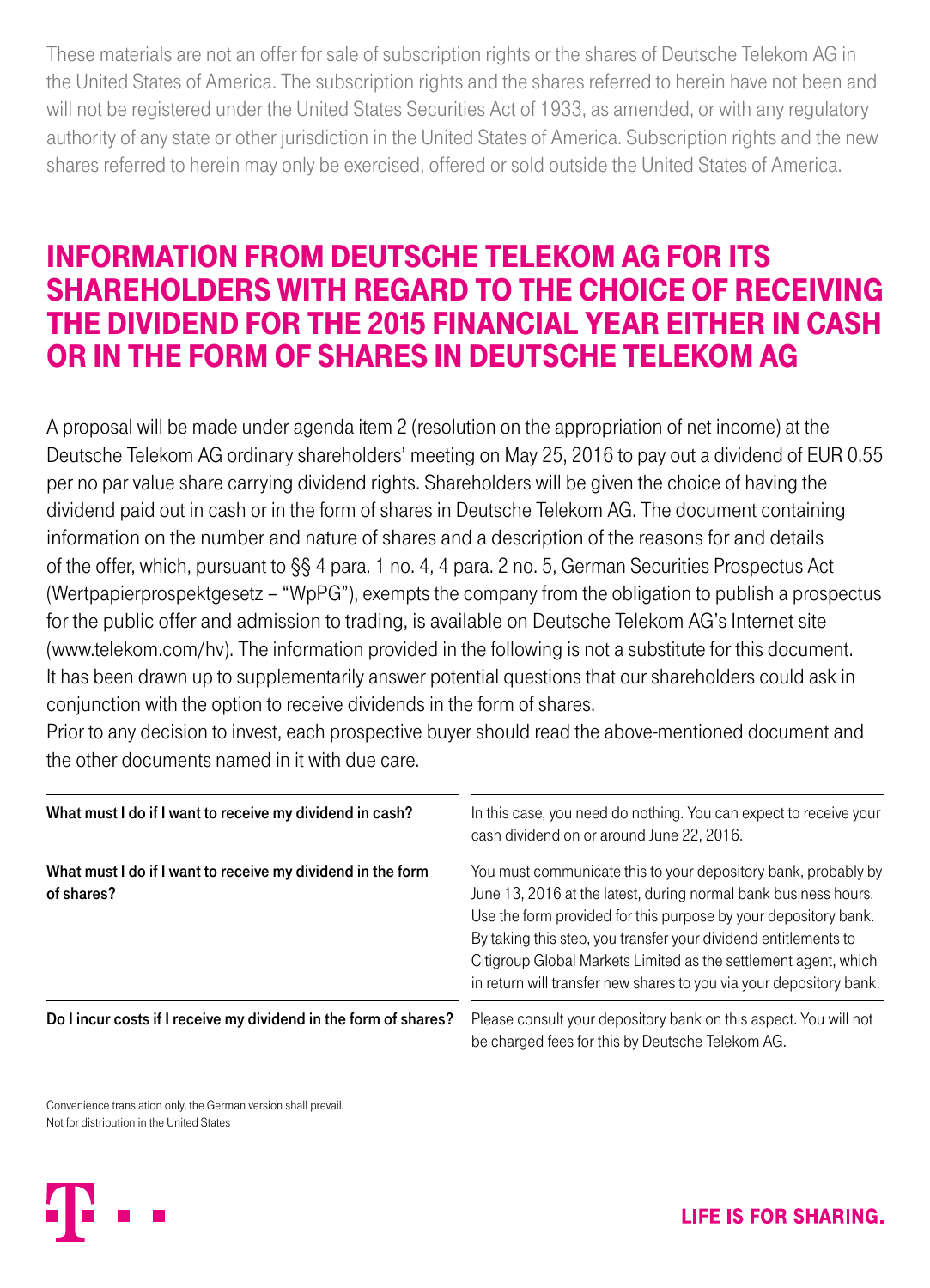| Where can I obtain the form and where must I submit it?                                                                                                                                                                                           | You can obtain the form from your depository bank from<br>the start of the subscription period, which is expected to be<br>May 26, 2016, and must return it to your depository bank in<br>accordance with its instruction.                                                                                                                                                                                                                                                                                                                                                                                                                                                                                                                                                                                                                                                                                                                                                                                                                                                                                                                                                                                                                                                                                                                                                                                                  |
|---------------------------------------------------------------------------------------------------------------------------------------------------------------------------------------------------------------------------------------------------|-----------------------------------------------------------------------------------------------------------------------------------------------------------------------------------------------------------------------------------------------------------------------------------------------------------------------------------------------------------------------------------------------------------------------------------------------------------------------------------------------------------------------------------------------------------------------------------------------------------------------------------------------------------------------------------------------------------------------------------------------------------------------------------------------------------------------------------------------------------------------------------------------------------------------------------------------------------------------------------------------------------------------------------------------------------------------------------------------------------------------------------------------------------------------------------------------------------------------------------------------------------------------------------------------------------------------------------------------------------------------------------------------------------------------------|
| Can I sell my shares between May 26, 2016 and June 22, 2016?<br>If I do, who guarantees that I receive for the shares that were<br>contained in my securities portfolio on May 25, 2016, the<br>dividends in cash or, if I so choose, the shares? | Yes, you may sell your shares during that period. The dividend<br>entitlements and the associated subscription rights from the<br>Company's shares will be posted automatically to the depository<br>banks, probably as of the evening of May 25, 2016. They will<br>then be posted separately to your securities account with security<br>identification numbers (SID) that differ from the share SIDs. The<br>existing shares will be listed "ex dividend" and hence also "ex<br>subscription rights" on the stock exchanges from May 26, 2016<br>onwards. From this date, any sales of shares over the stock<br>exchange are without dividend entitlements or subscription<br>rights. The dividend entitlements and subscription rights remain<br>on your securities account under their separate SIDs.                                                                                                                                                                                                                                                                                                                                                                                                                                                                                                                                                                                                                  |
| By when must I decide whether I want to receive my dividend<br>in cash or in the form of shares?                                                                                                                                                  | Probably at the latest by June 13, 2016, by the end of your<br>depository bank's normal business hours.                                                                                                                                                                                                                                                                                                                                                                                                                                                                                                                                                                                                                                                                                                                                                                                                                                                                                                                                                                                                                                                                                                                                                                                                                                                                                                                     |
| Can I change my decision once it is made?                                                                                                                                                                                                         | No, this would cause major additional work for the depository<br>banks handling the transactions and would thus lead to delays in<br>the overall process.                                                                                                                                                                                                                                                                                                                                                                                                                                                                                                                                                                                                                                                                                                                                                                                                                                                                                                                                                                                                                                                                                                                                                                                                                                                                   |
| How many dividend entitlements must I "exchange" for one<br>new share?                                                                                                                                                                            | The exchange ratio of the dividend and new shares is not yet fixed.<br>How many new shares you receive depends on the subscription<br>price. The subscription price is the result in EUR of dividing the<br>reference price by EUR 0.55 (planned cash dividend), less 2.0%<br>of this result, then rounded down to one decimal place and<br>multiplied by EUR 0.55 (the "subscription price"). The reference<br>price is the volume-weighted average price of Deutsche<br>Telekom AG shares in EUR in the XETRA trading system on the<br>Frankfurt stock exchange on the last trading day before the date<br>on which the subscription price is set (the "reference price"). The<br>day for fixing the reference price is expected to be June 9, 2016;<br>the subscription price is expected to be set on June 10, 2016.<br>Assuming the subscription price is EUR 14.795 - see the following<br>sample calculation - you can choose to purchase one new share<br>instead of receiving the cash dividend from 27 shares (the total<br>value of these dividend entitlements is EUR 14.85) and will also<br>receive a cash dividend of EUR 0.05.<br>Sample calculation:<br>Reference price: e.g., EUR 15.14<br>Calculation: Result of dividing EUR 15.14 by 0.55: 27.527,<br>less 2.0%, equals 26.9767, rounded down to one decimal<br>place: 26.9, multiplied by EUR 0.55. This leads to: subscription<br>price: EUR 14.795. |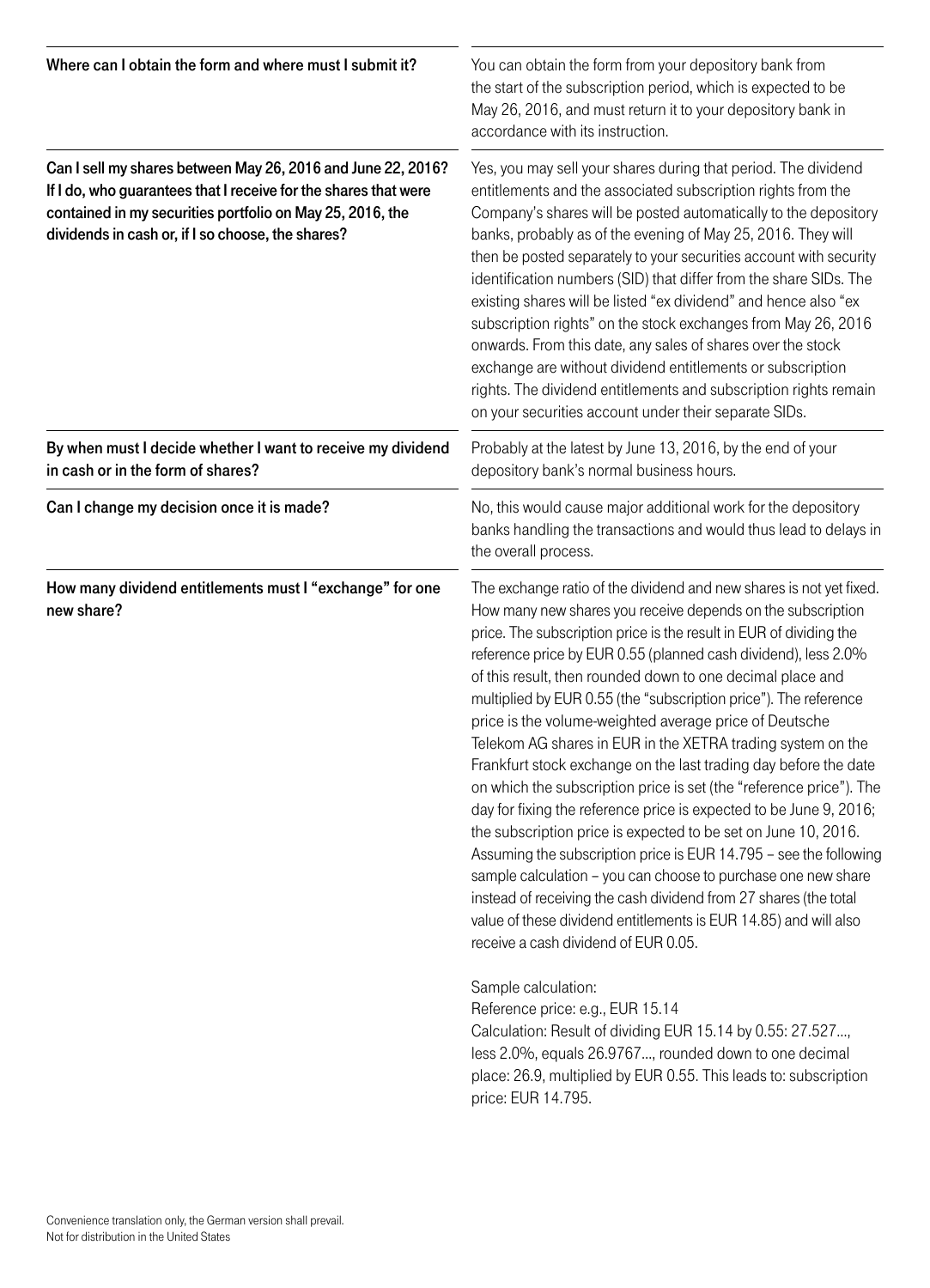|                                                                        | Subscription ratio: 26.9 : 1, i.e., one new share can be purchased<br>for 26.9 old shares (and dividend entitlements as non-cash<br>contributions).                                                                                                                                                                                                                                                                                                                                                                                                                                                                                |
|------------------------------------------------------------------------|------------------------------------------------------------------------------------------------------------------------------------------------------------------------------------------------------------------------------------------------------------------------------------------------------------------------------------------------------------------------------------------------------------------------------------------------------------------------------------------------------------------------------------------------------------------------------------------------------------------------------------|
|                                                                        | Residual balance: If a shareholder transfers dividend entitlements<br>from 27 shares, he/she transfers 0.1 dividend entitlements too<br>many in this sample calculation.<br>0.1 dividend entitlements are equal to EUR 0.055<br>$(0.1 x$ EUR $0.55$ = EUR 0.055). This amount shall be rounded<br>down to the nearest cent and shall be paid out to the shareholder<br>in cash. In this example, the shareholder therefore receives one<br>new share and EUR 0.05 in cash in exchange for 27 dividend<br>entitlements. At www.telekom.com/hv you can find a dividend<br>calculator, which you can use for individual calculations. |
| When and where will I find out how many new shares I will<br>receive?  | The subscription price is published three days before the<br>subscription period expires, probably on Friday, June 10, 2016,<br>as of about 3:00 p.m. CEST, in the German Federal Gazette and<br>on the Deutsche Telekom AG Internet site, www.telekom.com/hv.                                                                                                                                                                                                                                                                                                                                                                     |
| What dividend entitlement will the new shares carry?                   | The new shares will carry full dividend entitlements for the 2016<br>financial year. No difference will be made between new and<br>existing shares.                                                                                                                                                                                                                                                                                                                                                                                                                                                                                |
| From what date can I opt for new shares instead of a cash<br>dividend? | The subscription period is expected to start on May 26, 2016.                                                                                                                                                                                                                                                                                                                                                                                                                                                                                                                                                                      |
| Must I make the choice uniformly for all my shares?                    | No, you need not make the choice uniformly for all your shares<br>(even if they are held on a single securities account). You are free<br>to choose to receive the dividend in cash or in shares for each<br>share separately.                                                                                                                                                                                                                                                                                                                                                                                                     |
| When will I receive the new shares?                                    | Due to the technical handling process, you will probably<br>receive the new shares on June 28, 2016. You should receive the<br>residual balance on June 22, 2016.                                                                                                                                                                                                                                                                                                                                                                                                                                                                  |
| Will the new shares be admitted for trading on the stock<br>exchange?  | Yes. Admission of the new shares to the regulated market for<br>trading on the Frankfurt am Main, Berlin, Düsseldorf, Hamburg,<br>Hanover, Munich and Stuttgart stock exchanges, as well as to the<br>regulated market subsection with additional post-admission<br>obligations (Prime Standard) on the Frankfurt stock exchange,<br>is expected to take place on June 23, 2016. Listing of the new<br>shares on the regulated markets of the above stock exchanges is<br>expected to start on June 28, 2016, when the new shares are<br>included in the listing of existing shares.                                               |